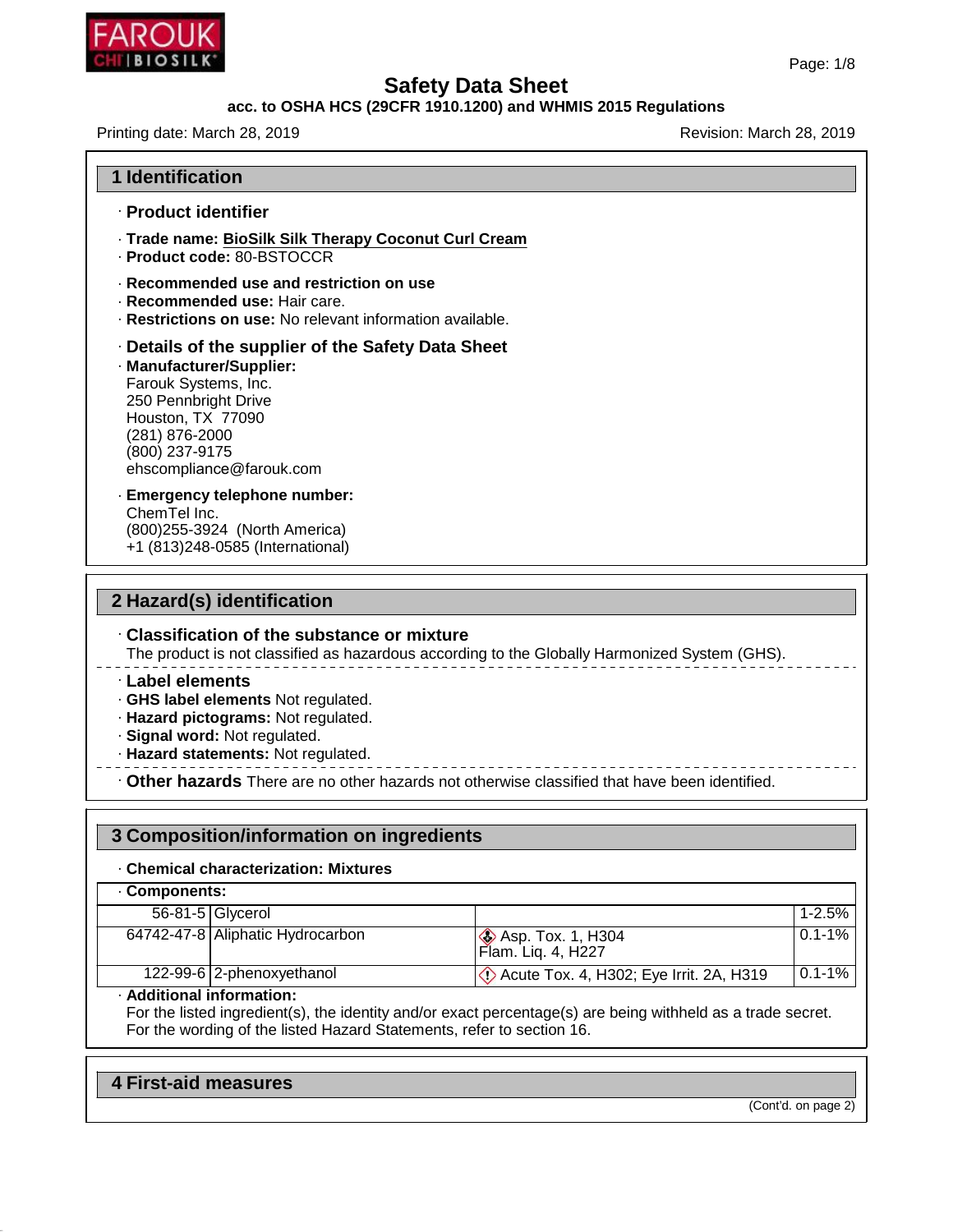

48.0

# **Safety Data Sheet**

### **acc. to OSHA HCS (29CFR 1910.1200) and WHMIS 2015 Regulations**

Printing date: March 28, 2019 **Printing date: March 28, 2019** 

**Trade name: BioSilk Silk Therapy Coconut Curl Cream**

Page: 2/8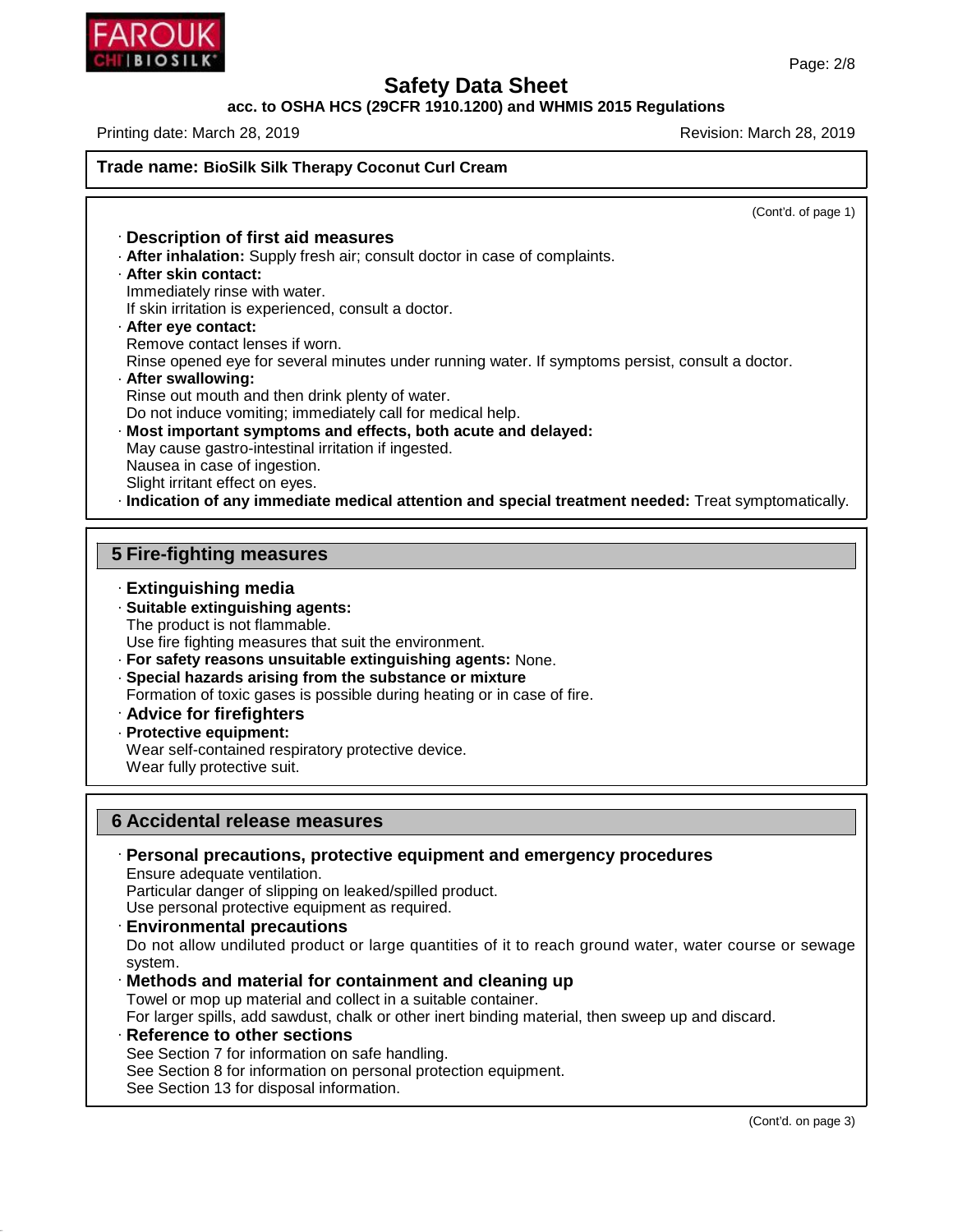

**acc. to OSHA HCS (29CFR 1910.1200) and WHMIS 2015 Regulations**

Printing date: March 28, 2019 **Printing date: March 28, 2019** Revision: March 28, 2019

### **Trade name: BioSilk Silk Therapy Coconut Curl Cream**

(Cont'd. of page 2)

### **7 Handling and storage**

### · **Handling**

· **Precautions for safe handling:** Keep out of reach of children.

- · **Conditions for safe storage, including any incompatibilities**
- · **Requirements to be met by storerooms and receptacles:**

Keep containers tightly sealed.

Store at 41-95 °F / 5-30 °C.

- · **Information about storage in one common storage facility:** Store away from foodstuffs.
- · **Specific end use(s)** No relevant information available.

### **8 Exposure controls/personal protection**

### · **Control parameters**

| . Components with limit values that require monitoring at the workplace: |                                                                                       |  |  |  |  |
|--------------------------------------------------------------------------|---------------------------------------------------------------------------------------|--|--|--|--|
| 56-81-5 Glycerol                                                         |                                                                                       |  |  |  |  |
| PEL (USA)                                                                | Long-term value: 15* 5** mg/m <sup>3</sup><br>mist; *total dust **respirable fraction |  |  |  |  |
| TLV (USA)                                                                | TLV withdrawn-insufficient data human occup. exp.                                     |  |  |  |  |
| EL (Canada)                                                              | Long-term value: 10* 3** mg/m <sup>3</sup><br>*mist; **mist, respirable               |  |  |  |  |
| EV (Canada)                                                              | Long-term value: 10 mg/m <sup>3</sup>                                                 |  |  |  |  |
|                                                                          | LMPE (Mexico)   Long-term value: 10 mg/m <sup>3</sup>                                 |  |  |  |  |
| 64742-47-8 Aliphatic Hydrocarbon                                         |                                                                                       |  |  |  |  |
| EL (Canada)                                                              | Long-term value: 200 mg/m <sup>3</sup><br><b>Skin</b>                                 |  |  |  |  |
|                                                                          | 122-99-6 2-phenoxyethanol                                                             |  |  |  |  |
| EV (Canada)                                                              | Long-term value: 141 mg/m <sup>3</sup> , 25 ppm<br>Skin                               |  |  |  |  |

### · **Exposure controls**

· **General protective and hygienic measures:**

Keep away from foodstuffs, beverages and feed. Avoid contact with the eyes.

Wash hands before breaks and at the end of work.

- · **Engineering controls:** No relevant information available.
- · **Breathing equipment:** Not required under normal conditions of use.
- · **Protection of hands:**

48.0

Protection may be required for spills.

- Gloves are advised for repeated or prolonged contact.
- · **Eye protection:** Follow OSHA or EU guidelines concerning the use of protective eyewear.
- · **Body protection:** Protective work clothing
- · **Limitation and supervision of exposure into the environment** No relevant information available.

· **Risk management measures** No relevant information available.

Page: 3/8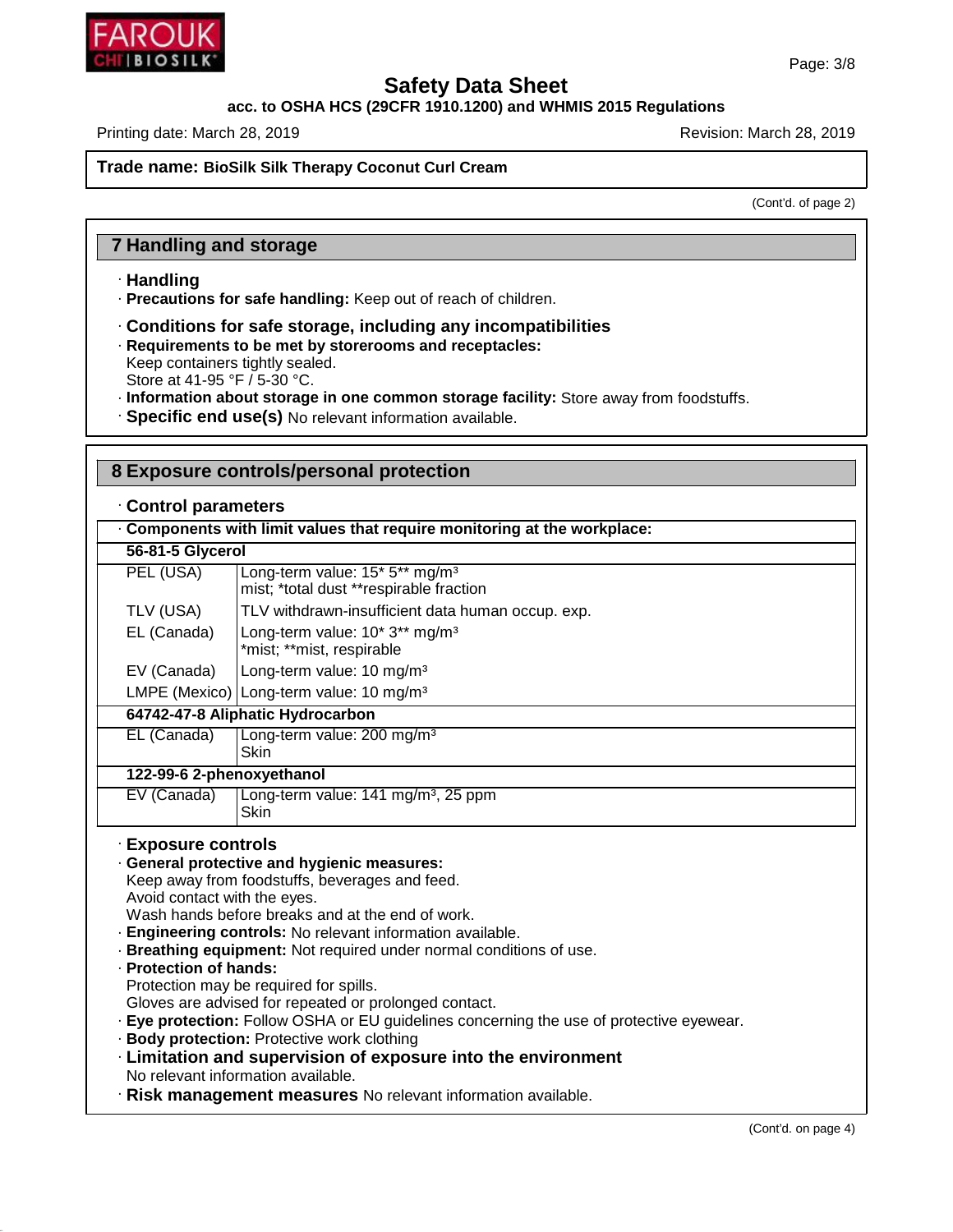

### **acc. to OSHA HCS (29CFR 1910.1200) and WHMIS 2015 Regulations**

Printing date: March 28, 2019 **Printing date: March 28, 2019** Revision: March 28, 2019

### **Trade name: BioSilk Silk Therapy Coconut Curl Cream**

(Cont'd. of page 3)

|                                                            | 9 Physical and chemical properties            |  |  |  |
|------------------------------------------------------------|-----------------------------------------------|--|--|--|
| Information on basic physical and chemical properties      |                                               |  |  |  |
| · Appearance:                                              |                                               |  |  |  |
| Form:                                                      | Cream.                                        |  |  |  |
| Color:                                                     | Whitish                                       |  |  |  |
| ⋅ Odor:                                                    | Pleasant                                      |  |  |  |
| · Odor threshold:                                          | Not determined.                               |  |  |  |
| · pH-value:                                                | Not determined.                               |  |  |  |
| · Melting point/Melting range:                             | Not determined.                               |  |  |  |
| · Boiling point/Boiling range:                             | Not determined.                               |  |  |  |
| · Flash point:                                             | Not applicable.                               |  |  |  |
| · Flammability (solid, gaseous):                           | Not applicable.                               |  |  |  |
| · Auto-ignition temperature:                               | Not determined.                               |  |  |  |
| · Decomposition temperature:                               | Not determined.                               |  |  |  |
| · Danger of explosion:                                     | Product does not present an explosion hazard. |  |  |  |
| <b>Explosion limits</b>                                    |                                               |  |  |  |
| Lower:                                                     | Not determined.                               |  |  |  |
| Upper:                                                     | Not determined.                               |  |  |  |
| · Oxidizing properties:                                    | Non-oxidizing.                                |  |  |  |
| · Vapor pressure:                                          | Not determined.                               |  |  |  |
| · Density:                                                 |                                               |  |  |  |
| <b>Relative density:</b>                                   | Not determined.                               |  |  |  |
| Vapor density:                                             | Not determined.                               |  |  |  |
| <b>Evaporation rate:</b>                                   | Not determined.                               |  |  |  |
| · Solubility in / Miscibility with                         |                                               |  |  |  |
| Water:                                                     | Soluble.                                      |  |  |  |
| · Partition coefficient (n-octanol/water): Not determined. |                                               |  |  |  |
| · Viscosity                                                |                                               |  |  |  |
| Dynamic:                                                   | Not determined.                               |  |  |  |
| <b>Kinematic:</b>                                          | Not determined.                               |  |  |  |
| Other information                                          | No relevant information available.            |  |  |  |

### **10 Stability and reactivity**

· **Reactivity:** No relevant information available.

· **Chemical stability:**

48.0

· **Thermal decomposition / conditions to be avoided:** To avoid thermal decomposition, do not overheat.

· **Possibility of hazardous reactions** Reacts with strong alkali.

· **Conditions to avoid** Excessive heat.

- · **Incompatible materials** No relevant information available.
- · **Hazardous decomposition products** Possible in traces.

(Cont'd. on page 5)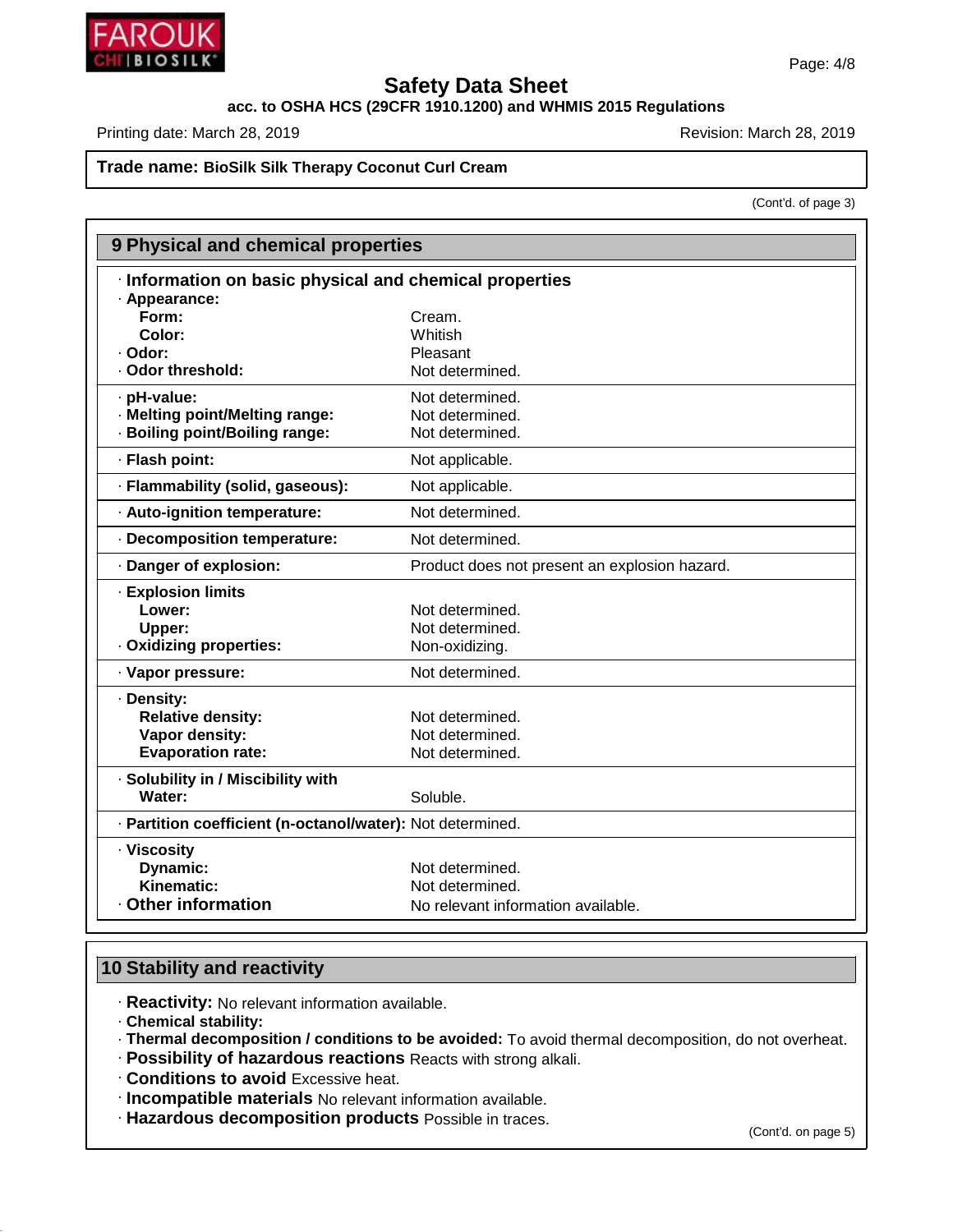

**acc. to OSHA HCS (29CFR 1910.1200) and WHMIS 2015 Regulations**

Printing date: March 28, 2019 **Printing date: March 28, 2019** Revision: March 28, 2019

**Trade name: BioSilk Silk Therapy Coconut Curl Cream**

(Cont'd. of page 4)

### **11 Toxicological information**

### · **Information on toxicological effects**

- · **Acute toxicity:** Based on available data, the classification criteria are not met.
- · **LD/LC50 values that are relevant for classification:** None.
- · **Primary irritant effect:**
- · **On the skin:** Based on available data, the classification criteria are not met.
- · **On the eye:** Based on available data, the classification criteria are not met.
- · **Sensitization:** Based on available data, the classification criteria are not met.

### · **IARC (International Agency for Research on Cancer):**

None of the ingredients are listed.

· **NTP (National Toxicology Program):**

None of the ingredients are listed.

· **OSHA-Ca (Occupational Safety & Health Administration):**

None of the ingredients are listed.

- · **Probable route(s) of exposure:**
- Ingestion.
- Eye contact.
- Skin contact.
- · **Germ cell mutagenicity:** Based on available data, the classification criteria are not met.
- · **Carcinogenicity:** Based on available data, the classification criteria are not met.
- · **Reproductive toxicity:** Based on available data, the classification criteria are not met.
- · **STOT-single exposure:** Based on available data, the classification criteria are not met.
- · **STOT-repeated exposure:** Based on available data, the classification criteria are not met.
- · **Aspiration hazard:** Based on available data, the classification criteria are not met.

### **12 Ecological information**

· **Toxicity**

- · **Aquatic toxicity** Harmful to aquatic life with long lasting effects.
- · **Persistence and degradability** No relevant information available.
- · **Bioaccumulative potential:** No relevant information available.
- · **Mobility in soil:** No relevant information available.
- · **Additional ecological information**
- · **General notes:**

48.0

Do not allow undiluted product or large quantities of it to reach ground water, water course or sewage system.

- · **Results of PBT and vPvB assessment**
- · **PBT:** Not applicable.
- · **vPvB:** Not applicable.
- · **Other adverse effects** No relevant information available.

**13 Disposal considerations**

(Cont'd. on page 6)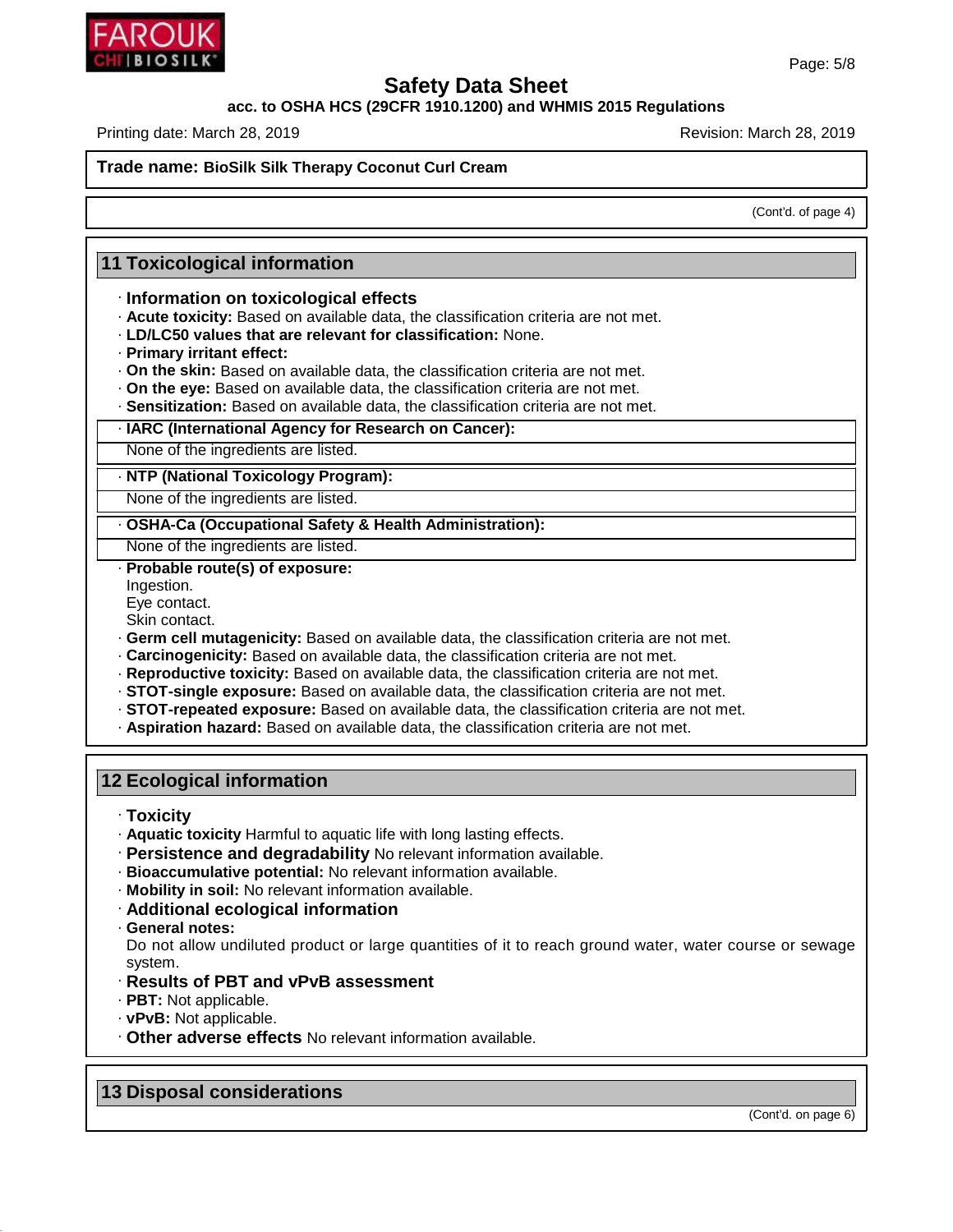

### **acc. to OSHA HCS (29CFR 1910.1200) and WHMIS 2015 Regulations**

Printing date: March 28, 2019 **Printing date: March 28, 2019** Revision: March 28, 2019

(Cont'd. of page 5)

### · **Waste treatment methods**

### · **Recommendation:**

Smaller quantities can be disposed of with household waste.

Small amounts may be diluted with plenty of water and washed away. Dispose of bigger amounts in accordance with Local Authority requirements.

The user of this material has the responsibility to dispose of unused material, residues and containers in compliance with all relevant local, state and federal laws and regulations regarding treatment, storage and disposal for hazardous and nonhazardous wastes.

### · **Uncleaned packagings**

· **Recommendation:** Disposal must be made according to official regulations.

| <b>14 Transport information</b>                                                                        |                 |  |
|--------------------------------------------------------------------------------------------------------|-----------------|--|
| · UN-Number<br>· DOT, ADR/RID/ADN, IMDG, IATA                                                          | Not regulated.  |  |
| $\cdot$ UN proper shipping name<br>· DOT, ADR/RID/ADN, IMDG, IATA                                      | Not regulated.  |  |
| · Transport hazard class(es)                                                                           |                 |  |
| · DOT, ADR/RID/ADN, IMDG, IATA<br>· Class                                                              | Not regulated.  |  |
| · Packing group<br>· DOT, ADR/RID/ADN, IMDG, IATA                                                      | Not regulated.  |  |
| · Environmental hazards<br>· Marine pollutant:                                                         | No.             |  |
| · Special precautions for user                                                                         | Not applicable. |  |
| · Transport in bulk according to Annex II of<br><b>MARPOL73/78 and the IBC Code</b><br>Not applicable. |                 |  |

## **15 Regulatory information**

· **Safety, health and environmental regulations/legislation specific for the substance or mixture**

· **United States (USA)**

· **SARA**

48.0

· **Section 302 (extremely hazardous substances):**

None of the ingredients are listed.

### · **Section 355 (extremely hazardous substances):**

None of the ingredients are listed.

· **Section 313 (Specific toxic chemical listings):**

None of the ingredients are listed.

(Cont'd. on page 7)

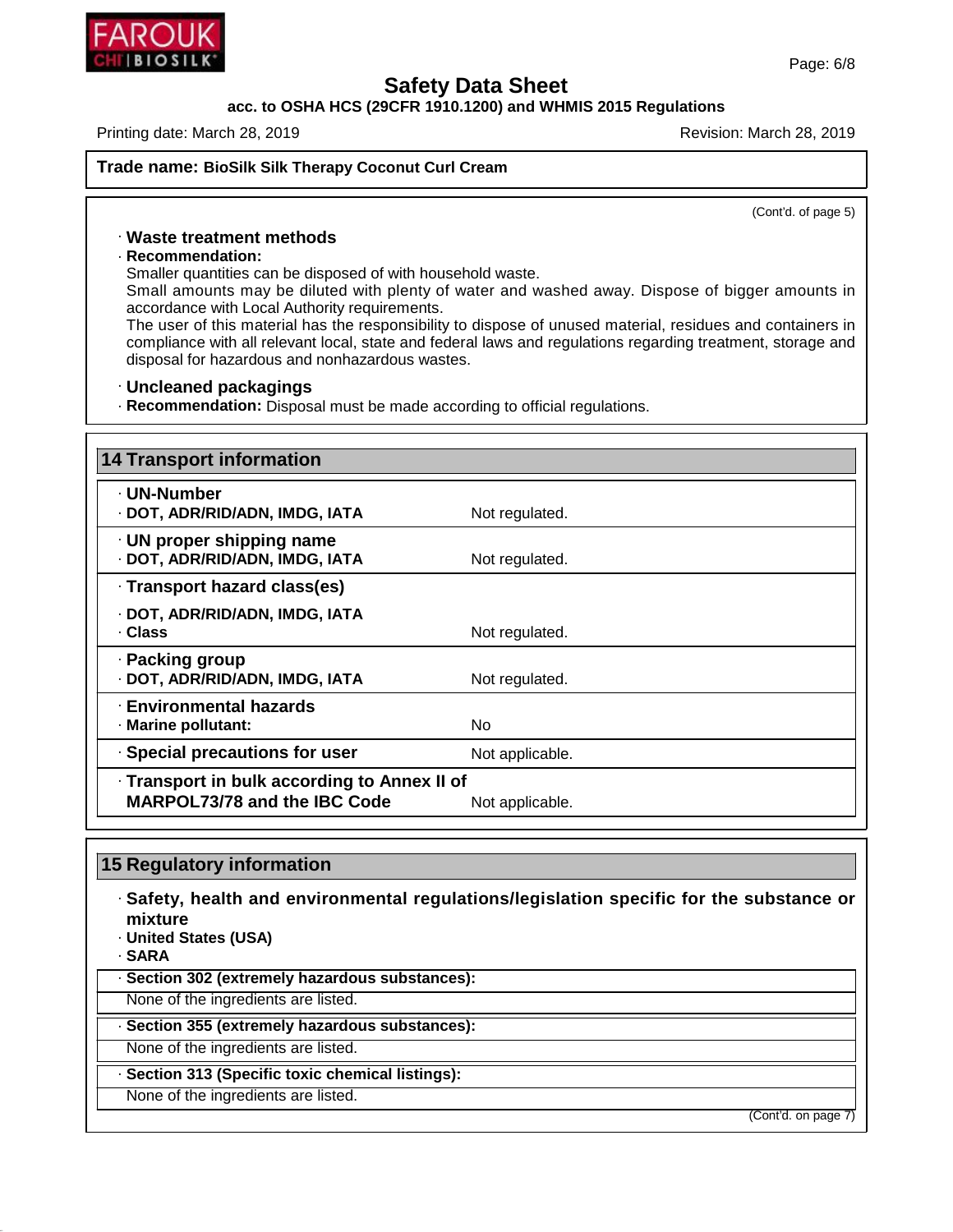

### **acc. to OSHA HCS (29CFR 1910.1200) and WHMIS 2015 Regulations**

Printing date: March 28, 2019 **Printing date: March 28, 2019** Revision: March 28, 2019

**Trade name: BioSilk Silk Therapy Coconut Curl Cream**

(Cont'd. of page 6)

### · **TSCA (Toxic Substances Control Act)**

All ingredients are listed or exempt.

### · **Proposition 65 (California)**

· **Chemicals known to cause cancer:**

None of the ingredients are listed.

· **Chemicals known to cause developmental toxicity for females:**

None of the ingredients are listed.

· **Chemicals known to cause developmental toxicity for males:**

None of the ingredients are listed.

· **Chemicals known to cause developmental toxicity:**

None of the ingredients are listed.

· **EPA (Environmental Protection Agency):**

None of the ingredients are listed.

· **IARC (International Agency for Research on Cancer):**

None of the ingredients are listed.

· **Canadian Domestic Substances List (DSL) (Substances not listed.):**

All ingredients are listed or exempt.

### **16 Other information**

48.0

This information is based on our present knowledge. However, this shall not constitute a guarantee for any specific product features and shall not establish a legally valid contractual relationship.

· **Abbreviations and acronyms:**

ADR: European Agreement concerning the International Carriage of Dangerous Goods by Road IMDG: International Maritime Code for Dangerous Goods DOT: US Department of Transportation IATA: International Air Transport Association CAS: Chemical Abstracts Service (division of the American Chemical Society) LC50: Lethal concentration, 50 percent LD50: Lethal dose, 50 percent PBT: Persistant, Bio-accumulable, Toxic vPvB: very Persistent and very Bioaccumulative OSHA: Occupational Safety & Health Administration Flam. Liq. 4: Flammable liquids – Category 4 Acute Tox. 4: Acute toxicity – Category 4 Eye Irrit.2A: Serious eye damage/eye irritation – Category 2A Asp. Tox. 1: Aspiration hazard – Category 1 · **Sources** Website, European Chemicals Agency (echa.europa.eu) Website, US EPA Substance Registry Services (ofmpub.epa.gov/sor internet/registry/substreg/home/ overview/home.do) Website, Chemical Abstracts Registry, American Chemical Society (www.cas.org) Patty's Industrial Hygiene, 6th ed., Rose, Vernon, ed. ISBN: 978-0-470-07488-6 Casarett and Doull's Toxicology: The Basic Science of Poisons, 8th Ed., Klaasen, Curtis D.,ed., ISBN: 978-0-07-176923-5. Safety Data Sheets, Individual Manufacturers SDS Prepared by: (Cont'd. on page 8)